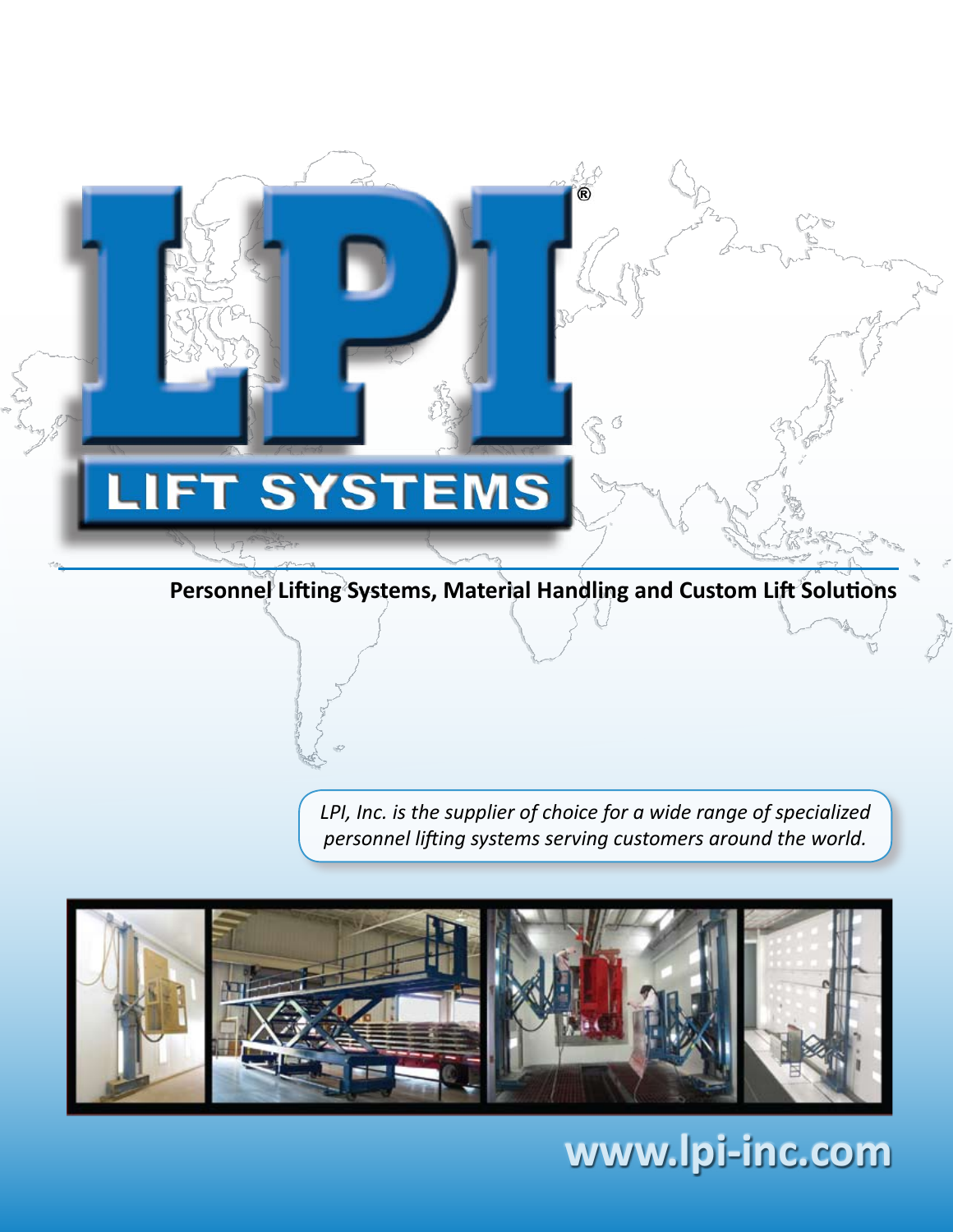

## **LPI® Lift Systems is the recognized industry leader in manufacturing personnel lifts**

- **Over 25 years design and manufacturing experience**
- **Standard and custom designs**
- **Designed to fit both new and existing applications**

# **MAJOR INDUSTRIES AND CUSTOMERS SERVED BY LPI, INC.**



## Aircraft & Aerospace

Air Bus Boeing GE Turbine Global Aeronautica KLM Lockheed Martin Marietta **NASA** Northwest Airlines Raytheon TCOM (Unmanned LTA Platforms) United States Air Force Vought Aircraft

## **Construction &**

## Agricultural Equipment

Astec Case New Holland Caterpillar Deere Hitachi Gradall John Deere Kobelco Komatsu **Terex** Volvo Construction Equipment

## Electrical Power & Distribution

Alabama Power Alcatel Cable Duke Energy Kuhlman Transformer OFS Brightwave (Fiber Optics) Siemens Power Spectran Thomas & Betts Waukesha Electric

#### Light Rail & Bus Manufacturing Bluebird Bus

Bombardier Light Rail Bombardier Transit (China) CAF USA (Railway Vehicles) GEC Alsthom (Rail Transport Power Generation) Motor Coach Industries Siemens Transportation Thomas Bus

## Military Equipment

BAE Systems Bell Helicopter BMY General Dynamics Pratt & Whitney Raytheon United Defense United States Army



## Rail Car & Locomotive Manufacturing

American Railcar CSR Sifang Locomotive (China) Electro-Motive Diesel GATX (Specialized Leasing to Rail and Marine) GE Locomotive National Steel Car Progress Rail Trinity Rail Union Tank



### Rail Systems

Burlington Northern CN & IC (Canadian National and Illinois Central Rail) **CSX** India Rail Montana Rail Link Norfolk Southern Union Pacific

## Transit Authorities

AMTRAK

Chicago Transit DART (Dallas Area Rapid Transit) Los Angeles County Metro Transit MARTA (Metro Atlanta Regional Transit Authority) New Orleans Transit New York City Transit Queensland Rail (Australia) SEPTA (South Eastern Pennsylvania Transit Authority) Valley Metro (Phoenix)

Trucks & Recreation Vehicles

Fleetwood Homes Freightliner Peterbilt Stoughton Trailer Volvo Truck Winnebago Industries

**www.lpi-inc.com** © 2009 LPI, Inc.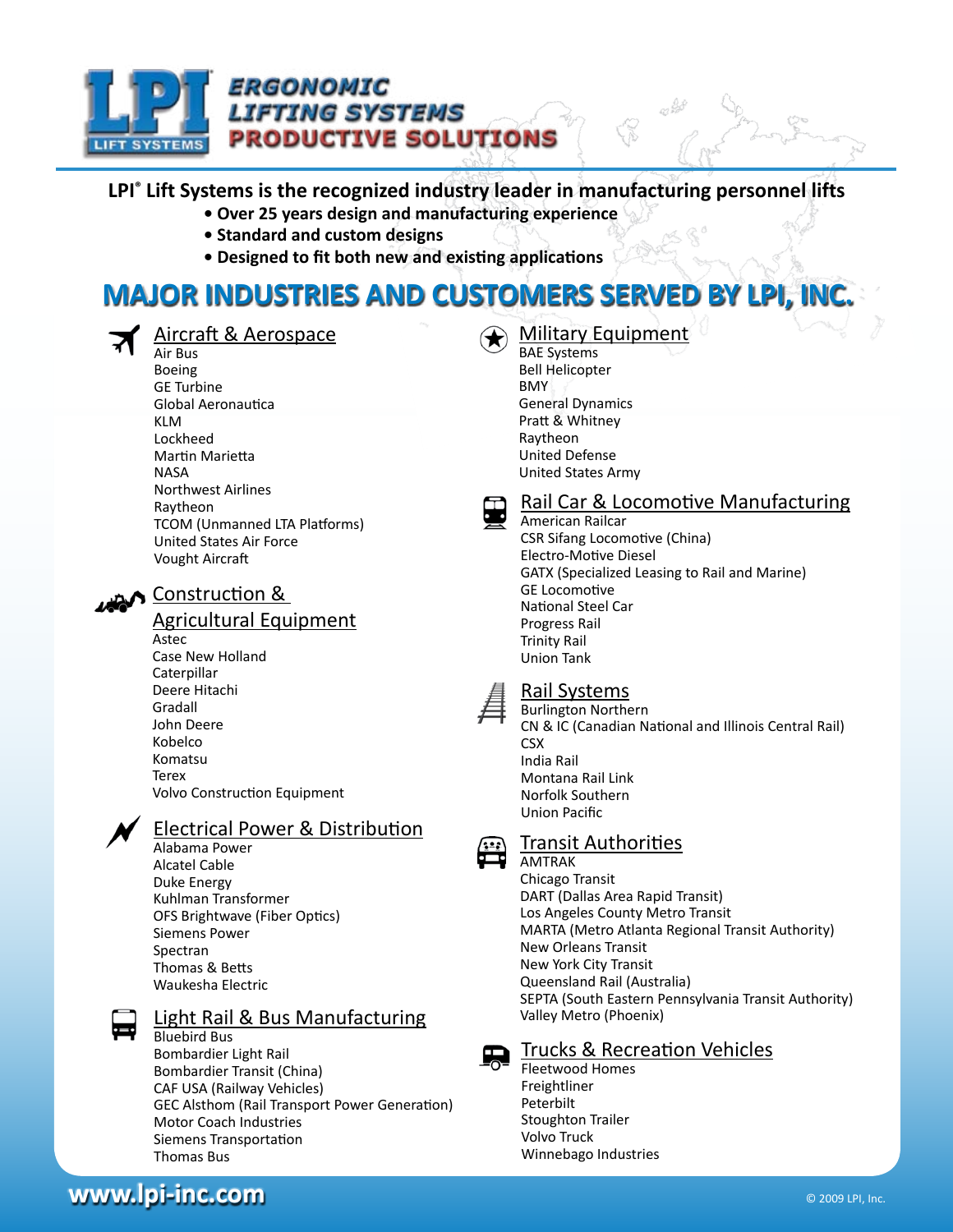

# **APPLICATION SOLUTIONS BY LPI, INC.**



Paint Booth: 3-Axis Lift System for Agricultural Equipment Manufacturer



Custom Designed Paint Booth Lift: Larger Platform and Paint Handling System for custom machinery equipment manufacturer



Paint Booth: Scissor Lift with Tip-Down Extension Platforms for Semi Truck Manufacturer



Aircraft Wing Inspection: Custom 3-Axis Lift System for aircraft manufacturer



Aircraft Paint Hangar: Custom 3-Axis Lift System to access tail section of aircraft



Sand Blast Booth: 3-Axis Lift Designed for blast booths using sand or steel grit



Paint/Preparation Booth: 3-Axis Lift System for painting large construction equipment



Fall Protection: Adjustable Scissor Lift Platform with safety harness used for access and fall protection while loading flatbed trailers



Rail Maintenance: Tip-Down Platform for locomotive maintenance



Paint/Preparation Booth: Rail Guided Scissor Lifts for paint and prep of transit buses



Aircraft Paint Booth: Custom 3-Axis Lift Systems for Painting Aircraft Fuselages